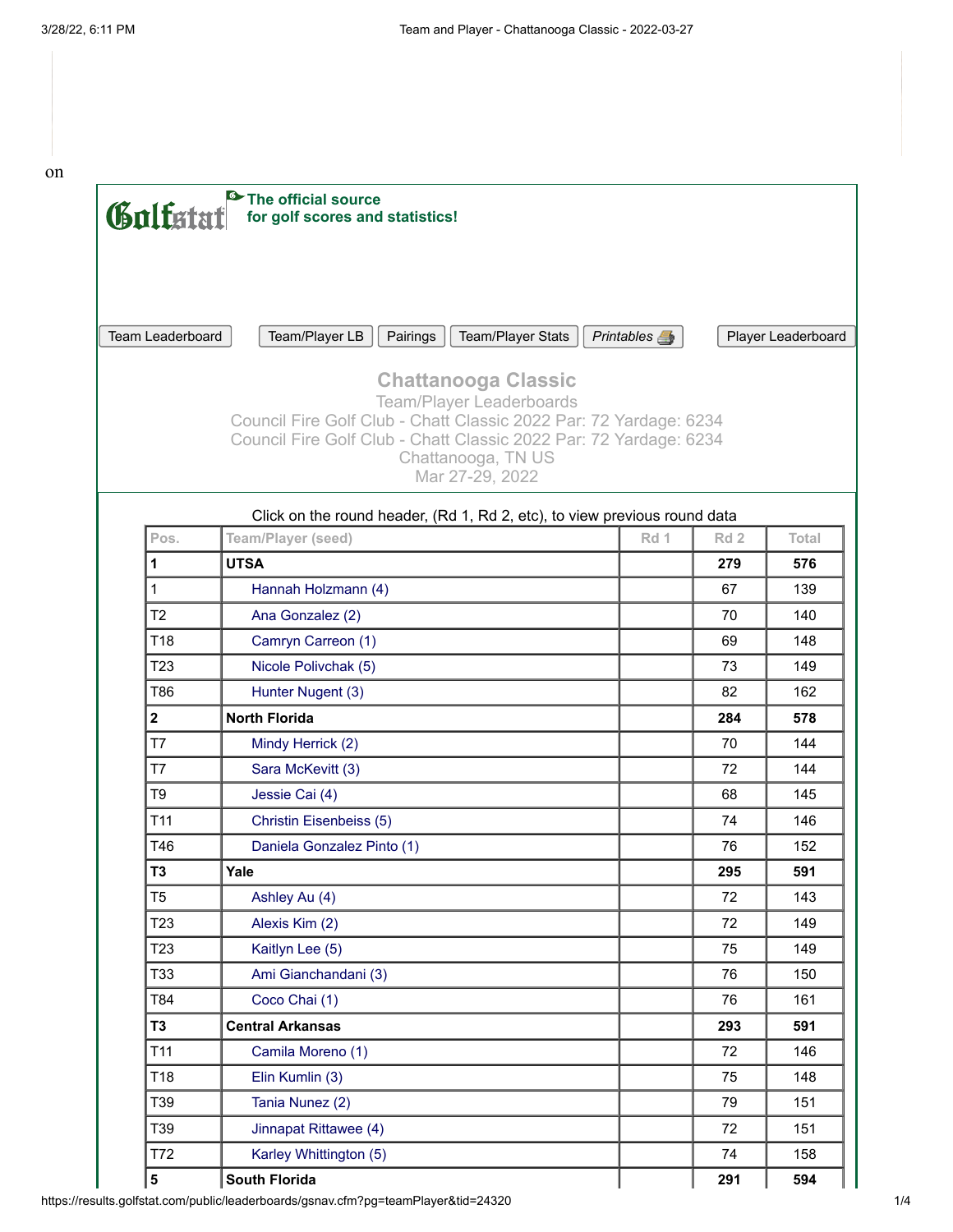| T <sub>2</sub>   | Melanie Green (1)            | 68  | 140 |
|------------------|------------------------------|-----|-----|
| T11              | Juliana Camargo (5)          | 69  | 146 |
| T <sub>55</sub>  | Morgan Baxendale (2)         | 78  | 155 |
| T <sub>55</sub>  | Ana Maria Barriga (4)        | 76  | 155 |
| T91              | Leonor Medeiros (3)          | 86  | 163 |
| 6                | <b>East Carolina</b>         | 300 | 597 |
| T <sub>5</sub>   | Kathryn Carson (4)           | 67  | 143 |
| T <sub>23</sub>  | Andrea Miralles Llopis (5)   | 74  | 149 |
| T33              | Julie Boysen Hillestad (2)   | 80  | 150 |
| T <sub>55</sub>  | Oda Sofie Kilsti (3)         | 79  | 155 |
| T81              | Riley Hamilton (1)           | 80  | 160 |
| T7               | <b>Colorado State</b>        | 299 | 601 |
| T <sub>15</sub>  | Pemika Arphamongkol (5)      | 72  | 147 |
| T <sub>23</sub>  | Lacey Uchida (3)             | 74  | 149 |
| T39              | Sofia Torres (4)             | 74  | 151 |
| T <sub>55</sub>  | Andrea Bergsdottir (1)       | 79  | 155 |
| T72              | Gabby Minier (2)             | 82  | 158 |
| T7               | <b>Old Dominion</b>          | 299 | 601 |
| T11              | Jana Melichova (1)           | 70  | 146 |
| T18              | Federica Torre (2)           | 72  | 148 |
| T <sub>23</sub>  | Pilar Muguruza (4)           | 75  | 149 |
| T72              | Elsie Verhoeven (5)          | 82  | 158 |
| T86              | Leah Onosato (3)             | 85  | 162 |
| $\boldsymbol{9}$ | <b>James Madison</b>         | 297 | 608 |
| T <sub>23</sub>  | Kendall Turner (2)           | 73  | 149 |
| T33              | Kate Owens (3)               | 70  | 150 |
| T <sub>55</sub>  | Carly Lyvers (4)             | 81  | 155 |
| T72              | Amelia Williams (1)          | 77  | 158 |
| T81              | Kayleigh Reinke (5)          | 77  | 160 |
| T10              | <b>Florida International</b> | 298 | 609 |
| T <sub>23</sub>  | Karissa Kilby (2)            | 70  | 149 |
| T33              | Carolina Andrade (1)         | 77  | 150 |
| T63              | Jordyn Hodgson (5)           | 75  | 157 |
| T72              | Helena Noel (4)              | 76  | 158 |
| T81              | Millburn Ho (3)              | 83  | 160 |
| T <sub>10</sub>  | Chattanooga                  | 307 | 609 |
| T <sub>15</sub>  | Megan Docherty (3)           | 73  | 147 |
| T18              | Dorota Zalewska (1)          | 70  | 148 |
| T18              | Esme Hamilton (4)            | 78  | 148 |
| T97              | Carolina Hortian (2)         | 86  | 166 |
| 12               | <b>Southern Mississippi</b>  | 308 | 610 |
| T <sub>23</sub>  | Elena Melich (1)             | 76  | 149 |
| T46              | Momoka Ando (4)              | 75  | 152 |
| T <sub>51</sub>  | Natnicha Chompitakdacha (3)  | 78  | 153 |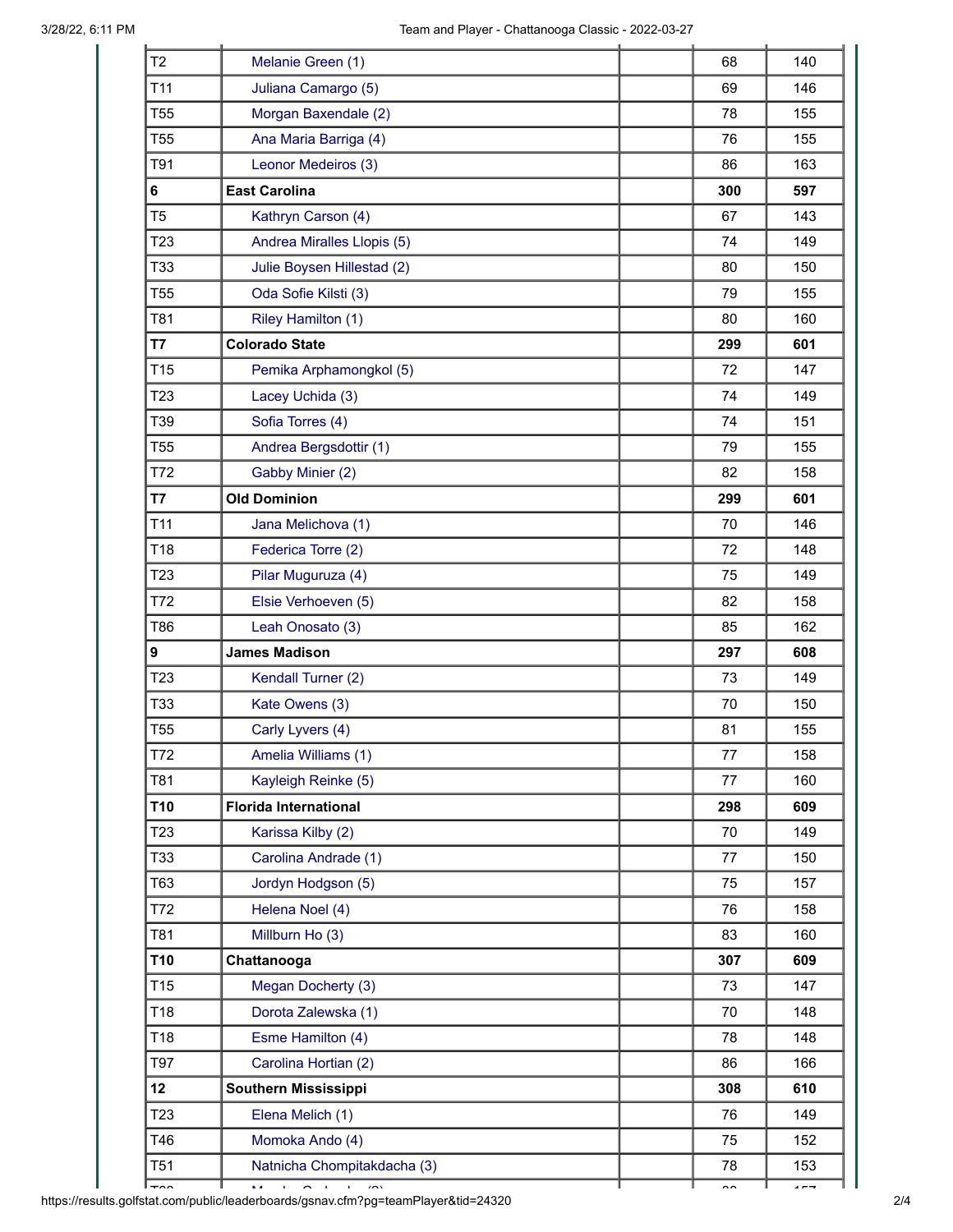| 163             | Merche Corbacho (2)     |     | 8U  | 15/ |
|-----------------|-------------------------|-----|-----|-----|
| 96              | Tenley Moretti (5)      |     | 79  | 165 |
| 13              | <b>Middle Tennessee</b> | 301 |     | 611 |
| T39             | Madison Smith (2)       |     | 75  | 151 |
| T39             | Caroline Caudill (4)    |     | 78  | 151 |
| T63             | Sophie Burks (1)        |     | 78  | 157 |
| T63             | Molly Bebelaar (3)      |     | 73  | 157 |
| T63             | Catherine Caudill (5)   |     | 75  | 157 |
| 14              | Wisconsin               |     | 305 | 613 |
| T <sub>23</sub> | Vanessa Ho (1)          |     | 75  | 149 |
| T46             | Mackenzie Hahn (2)      |     | 72  | 152 |
| 62              | Nicole Ciskowski (5)    | 81  |     | 156 |
| T63             | Emily Lauterbach (3)    |     | 78  | 157 |
| T84             | Chloe Chan (4)          |     | 80  | 161 |
| 15              | East Tennessee St.      |     | 304 | 617 |
| T <sub>9</sub>  | Sophie Bert (1)         |     | 73  | 145 |
| T46             | Grace Chin (3)          |     | 76  | 152 |
| T78             | Hollie Muse (2)         |     | 79  | 159 |
| T91             | Alex Crafton (4)        |     | 76  | 163 |
| T103            | Ellie Darnell (5)       |     | 84  | 169 |
| 16              | <b>Florida Atlantic</b> | 307 |     | 618 |
| T15             | Letizia Bagnoli (1)     |     | 76  | 147 |
| T63             | Blanka Decker (2)       |     | 78  | 157 |
| T63             | Rosa Barnak (3)         |     | 77  | 157 |
| T63             | Kacey Walker (4)        |     | 76  | 157 |
| T97             | Kim Egozi (5)           |     | 85  | 166 |
| T17             | <b>Murray State</b>     |     | 314 | 627 |
| T46             | Payton Carter (1)       |     | 77  | 152 |
| T <sub>55</sub> | Eliza Kho (2)           |     | 80  | 155 |
| T78             | Ana Picchi (3)          |     | 78  | 159 |
| T91             | Alma Garcia (4)         |     | 79  | 163 |
| T91             | Emmie Eriksson (5)      | 81  |     | 163 |
| T17             | <b>Samford</b>          |     | 308 | 627 |
| T33             | Bailey Dunstan (2)      |     | 76  | 150 |
| T <sub>51</sub> | Sophie Membrino (3)     |     | 75  | 153 |
| T72             | Kelley Topiwala (5)     |     | 77  | 158 |
| T97             | Mary Kate Horton (1)    |     | 80  | 166 |
| T97             | Christian Williams (4)  |     | 80  | 166 |
| T17             | lowa                    |     | 306 | 627 |
| T39             | Jacque Galloway (2)     |     | 72  | 151 |
| 54              | Paula Miranda (1)       |     | 73  | 154 |
| T86             | Dana Lerner (4)         |     | 83  | 162 |
| T86             | Morgan Goldstein (5)    |     | 80  | 162 |
| T97             | Lea Zeitler (3)         | 81  |     | 166 |
| 20              | Indiana                 |     | 326 | 652 |

https://results.golfstat.com/public/leaderboards/gsnav.cfm?pg=teamPlayer&tid=24320 3/4